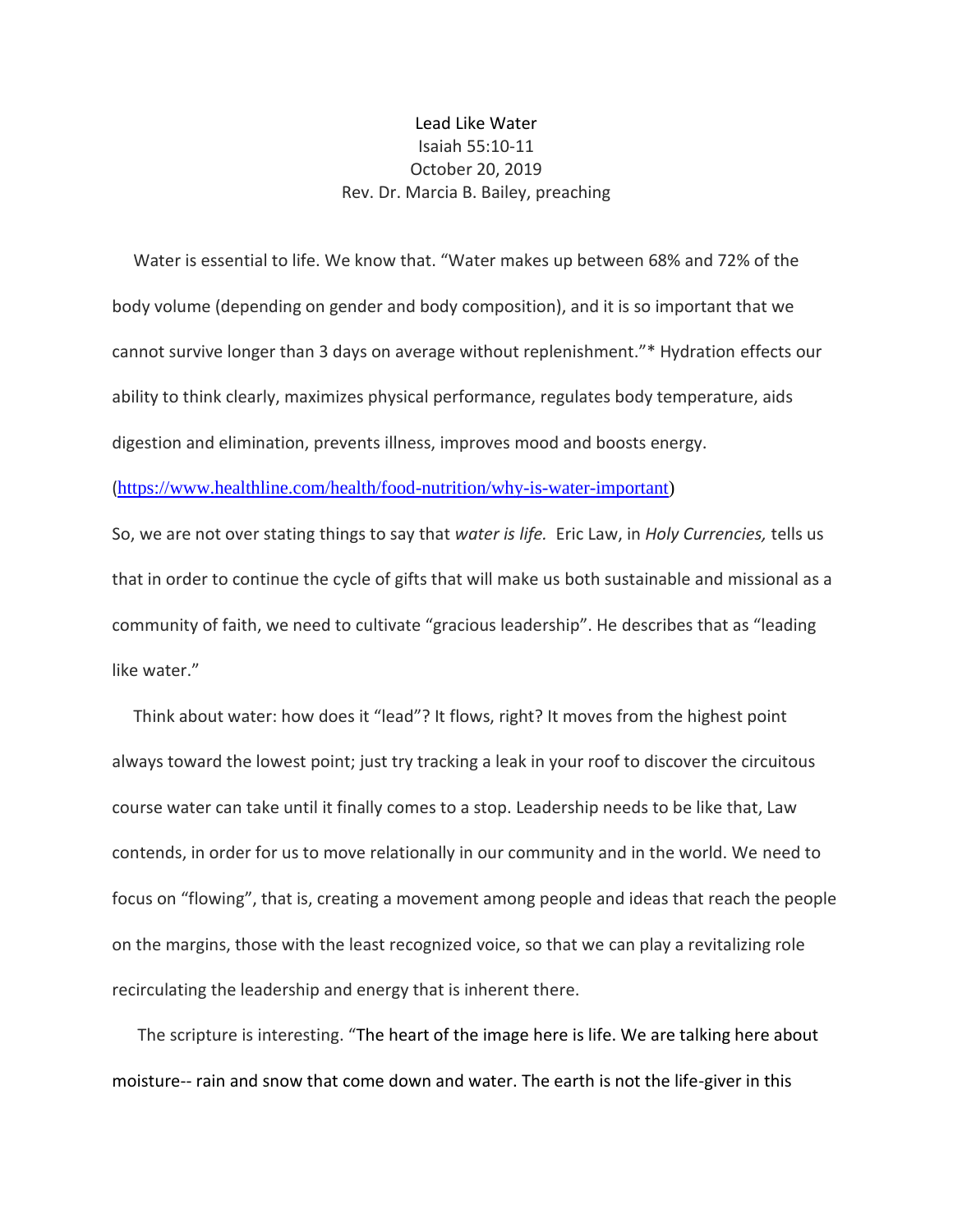illustration. It is the rain and snow that causes the earth to come alive, "giving seed to the sower and bread to the eater." \* When there is no water, things begin to shrivel up and die; they lose their ability to sustain life.

 The text describes God's word like this: it gives life. Without it, humankind shrivels, begins to die, struggles to be life-giving and is unable to produce abundance for all. So then when we "lead like water", we become the bearers of the essential ingredient for life! We become the ones who carry God grace and love into the world, reaching the lowest places in our society with rejuvenating forces that allow their revival, that promote life. It is not we who bring the life, but it is the word of God that we proclaim with our lives, that brings new life: reviving each one's ability to think, act and become all they can be.

 How might we "lead like water", offering God's presence to the people and places who thirst the most? In your action groups, you can think about what this looks like as we continue to build relationships with our community; you can imagine this as we figure out how to extend our welcome not only to LGBT peoples but to other racial and ethnic groups in our community. In our action groups you can envision what leading like water might look like in our upcoming Christmas concert and in our music life as a whole as we embody this ideal.

 Choose what speaks to you. There is an agenda for each group, a focus for you to consider. You don't have to go to the group you went to before; you can go to more than one group even! But consider what it means to be a gracious leader in our community and in our world, to let God's love flow to others, creating opportunity for everyone, especially those who we most